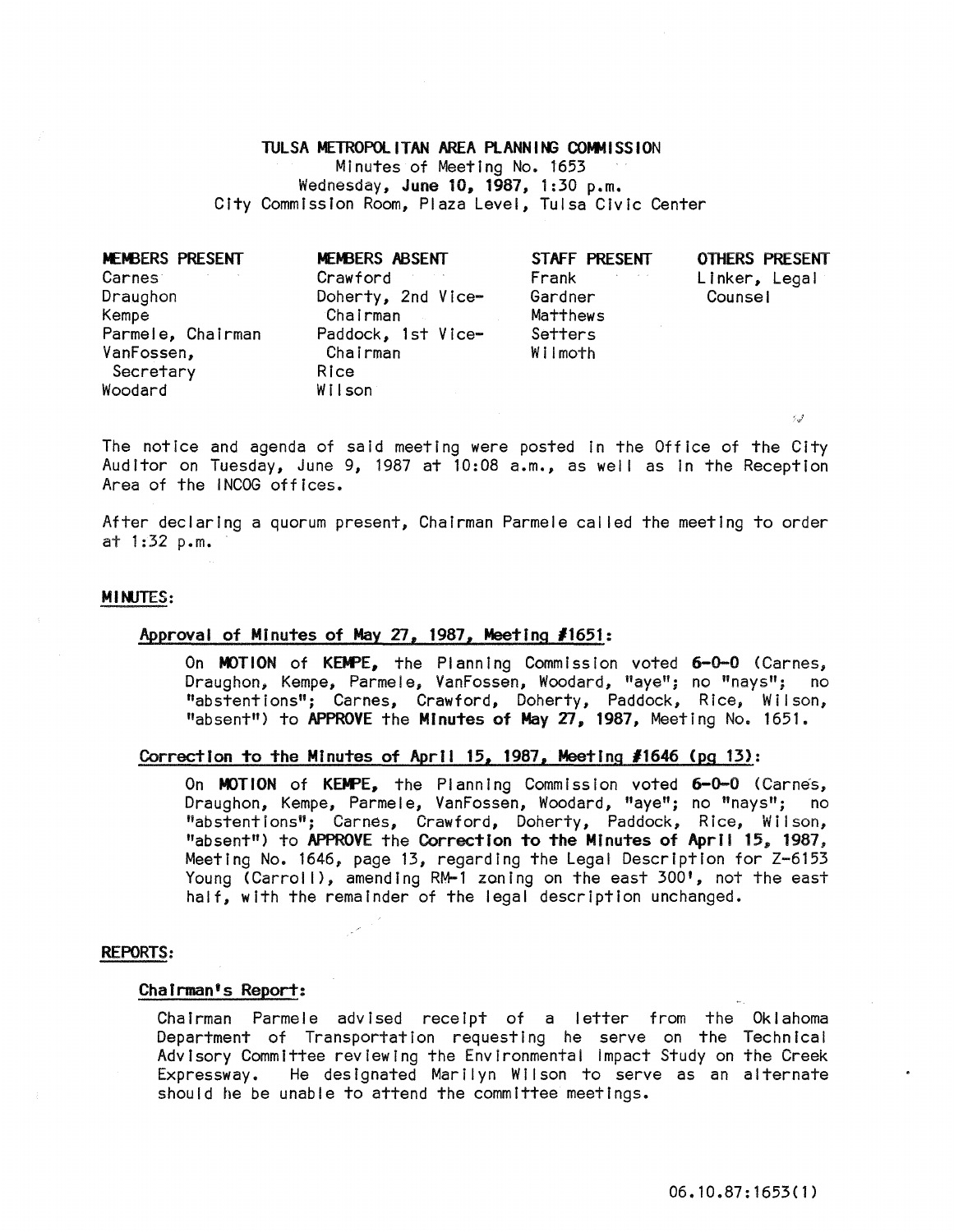# Director's Report:

a) Request to call for a public hearing to consider approval of amendments to parts of the Comprehensive Plan, being the District Plan Map and/or Text for districts 5, 6, 7, 8, 9, 10, 17, 18 and 26 pertaining to establishment of Special Consideration Areas for Low and Medium Intensity Development, housekeeping amendments and related matters. Staff suggests the public hearing be set for July 8, 1987.

# TMAPC ACTION: 6 members present

On MOTION of VANFOSSEN, the Planning Commission voted 6-0-0 (Carnes, Draughon, Kempe, Parmele, VanFossen, Woodard, "aye"; no "nays"; no "abstentions"; Carnes, Crawford, Doherty, Paddock, Rice, Wilson, "absent") to SET a Public Hearing for July 8, 1987, as recommended by Staff regarding amendments, to the above mentioned District Comprehensive Plans.

b) Request to call for a public hearing to consider approval of amendments to the District 18 Comprehensive Plan relating to the division of the District Into four smaller planning districts, being 18, 27, 28 and 29. Staff suggests the public hearing be set for July 8, 1987.

# Comments & Discussion:

Ms. Dane Matthews advised of a meeting with District 18 residents and their decision and vote (15-3) reflecting that they were adamantly against the division of the district into four smaller districts. District representatives suggested that they be given the opportunity to informally divide Into subdistricts, with these subdistricts reporting to the District 18 Citizen Planning Team Chairman and Co-Chairman.

Ms. Kempe commented that this seemed to be a fair request to function in this fashion. Mr. VanFossen remarked that the suggestion to divide District 18 into four districts was .Intended to be a convenience rather than a detriment and based on the District's expressed wishes, he could see no basis for the TMAPC preceding with a public hearing. Chairman Parmele agreed with the comments made by Ms. Kempe and Mr. VanFossen.

Therefore, based on the desires of the District 18 residents. and statements made by the Commission, no public hearing date was set.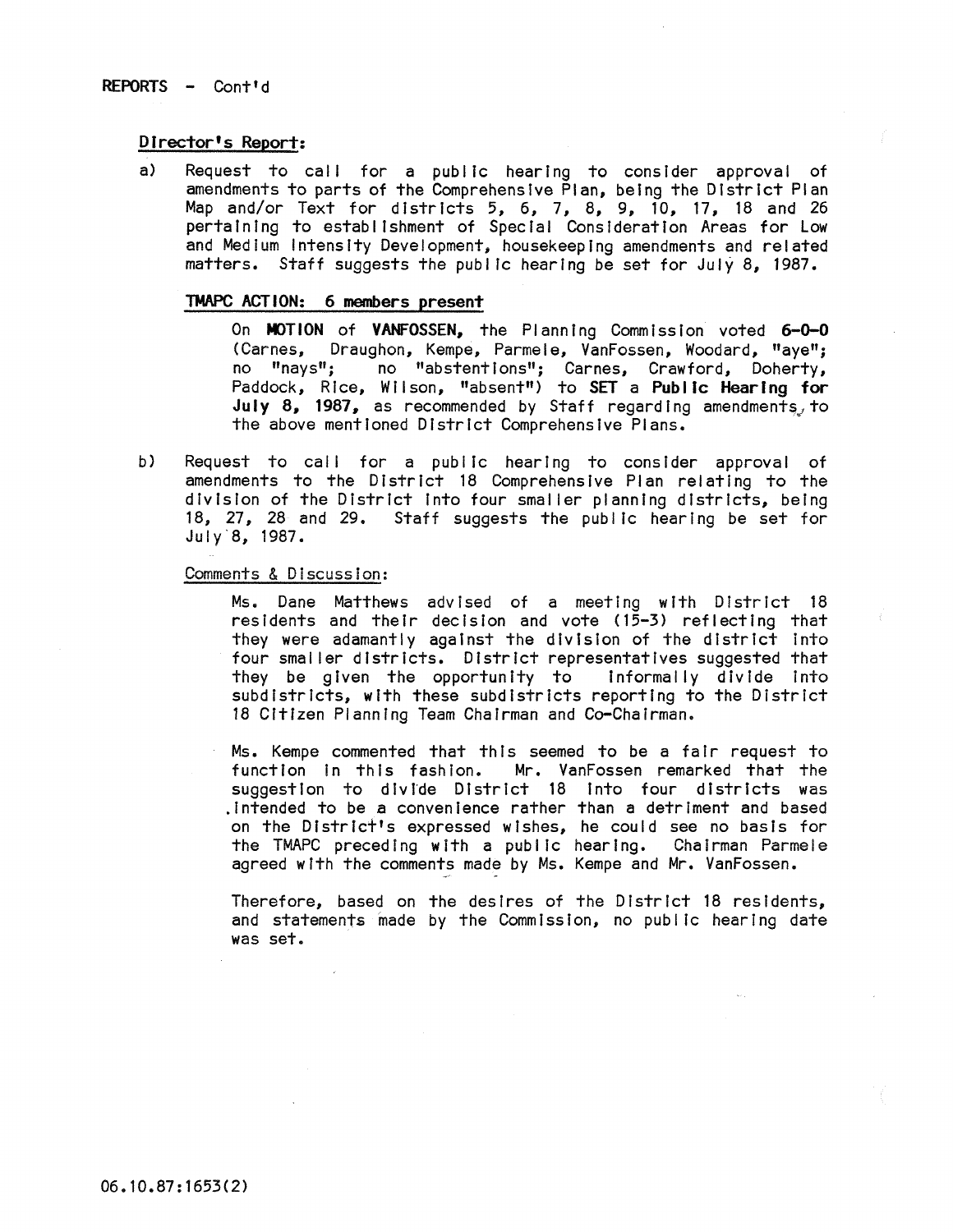# CONT I NUED ZON ING PUBLIC HEAR ING:

Application No.: PUD 418 Applicant: **Jones (Williams)**<br>Location: West of the SW/ Location: West of the SW/c of East 91st Street & South Delaware, Including the Planned Riverside Parkway on the West boundary Size of Tract: 23.14 acres, approximate Present Zoning: CS & OL Proposed Zoning: Unchanged

Date of Hearing: June 10, 1987 (continued from December 10, 1986) Requested continuance to: July 22, 1987

# TMAPC ACTION: 6 members present

On MOTION of CARNES, the Planning Commission voted 6-0-0 (Carnes,<br>Draughon, Kempe, Parmele, VanFossen, Woodard, "ave": no "navs": no Draughon, Kempe, Parmele, VanFossen, Woodard, "aye"; no "nays"; "abstentions"; Carnes, Crawford, Doherty, Paddock, Rice, Wilson, "absent") to CONTINUE Consideration of PUD 418 Jones (Williams) until Wednesday, July 22, 1987, at 1:30 p.m. in the City Commission Room, City Hall, Tulsa Civic Center.

## CONTINUED LOT SPLIT

l-16866 Isaacs (2993) 4104 South Atlanta Avenue (RS-1)

This "prior approval" lot spi It was continued from the June 3, 1987 TMAPC meeting since the applicant was not present and there were protests to the application.

Staff is still of the opinion that this lot split meets the intent of the Subdivision Regulations and meets all the zoning requirements. The lot exceeds the minimum square footage and meets the frontage requirement of 100 feet. (The lot contains 13,946 square feet; minimum is 13,500 square feet.) Comparison with platted lots and ownership in the area show that there are numerous lots of similar size. Staff recommends APPROVAL as submitted.

# Applicant's Comments:

Mr. Jerry Isaacs, the applicant, advised he had met with the appropriate City agencies which Indicated thfs request met the necessary criteria. He stated that in his meeting with the Water and Sewer Department they stated they would approve an extension of the sewer, thereby avoiding any complications of a septic system. Mr. Isaacs commented that he had not anticipated any problems or protests due to the uniformity of the request.

## Interested Parties:

Mr. Curt Long, attorney for the homeowner's protesting the lot spilt, requested the Commission look beyond Just the zoning requirements as this would present a significant change to the character of the neighborhood. Mr. Long reiterated the desires of the property owners to preserve the "park I Ike" atmosphere of the ne I ghborhood. Therefore, he requested denial of the application for lot split.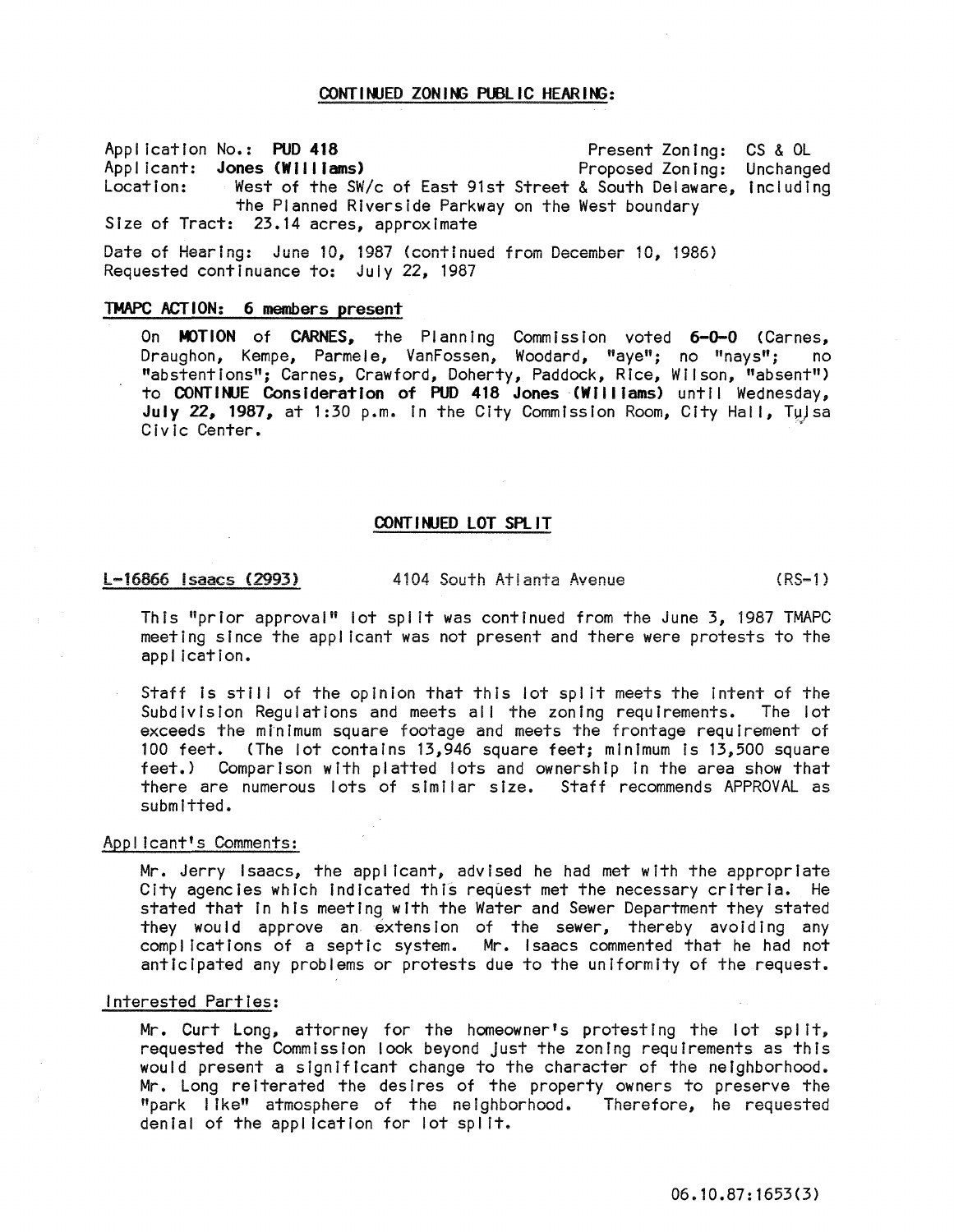L-16866 Isaacs - Cont'd

# Comments & Discussion:

In regard to the sewer/septic Issue, Mr. Wilmoth stated that a deed would not be released until the Water and Sewer Department requirements were met, and Indicated that TMAPC action would be subject to their approval.

Chairman Parmele stated that, according the Subdivision Reguiations criteria, the Commission has no option for approval/denial If the request meets all the criteria. Mr. Linker advised that, should the Commission deny this request, since It was not of Irregular shape, then It would be Inconsistent with the practices of the TMAPC. He stated this request did meet the requirements, therefore, there was not any discretion for denial. Mr. VanFossen Inquired If the Commission had the right to approve, subject to Water and Sewer Department approval. Mr. Linker agreed with Mr. Wilmoth that this could be done, but that this was already a part of the process.  $\mathcal{L}$ 

## TMAPC ACTION: 6 members present

On MOTION of VANFOSSEN, the Planning Commission voted 6-0-0 (Carnes, Draughon, Kempe, Parmele, VanFossen, Woodard, "aye"; no "nays"; no "abstentions"; Carnes, Crawford, Doherty, Paddock, Rice, Wilson, "absent") to APPROVE L-16866 Isaacs as recommended by Staff, subject to the approval of the Water and Sewer Department.

## ZONING PUBLIC HEARING:

Appl ication No.: PUD 179-N Applicant: Quinn Location: SW/c of East 71st Street and South 85th East Avenue Size of Tract: .77 acres (net) Present Zoning: CS Proposed Zoning: Unchanged

Date of Hearing: June 10, 1987 Presentation to TMAPC by: Mr. Fred Quinn, 1390 South Douglas Blvd., #101,<br>Midwest City, OK 73110 (405/732-0343)<sup>,</sup> (405/732-0343)

# Staff Recommendation: Major Amendment

The subject tract Is a part of Lot 4, Block 1 of the EI Paseo Addition and Is located at the southwest corner of East 71st Street and South 85th East Avenue. ThIs tract has a frontage of 140' on East 71st and 240' on South 85th East Avenue, with a net land area of .77 acres. This tract Is a part of what Is referred to as Development Site B In PUD 179-C-4.

The underlying zoning of this tract Is CS and PUD 179-C presently al lows only those uses permitted by rIght In a CS District. The applicants are requesting approval of Special Exception uses in Use Unit 17 (Allied and Automotive Activities) to include only "services" related to vehicle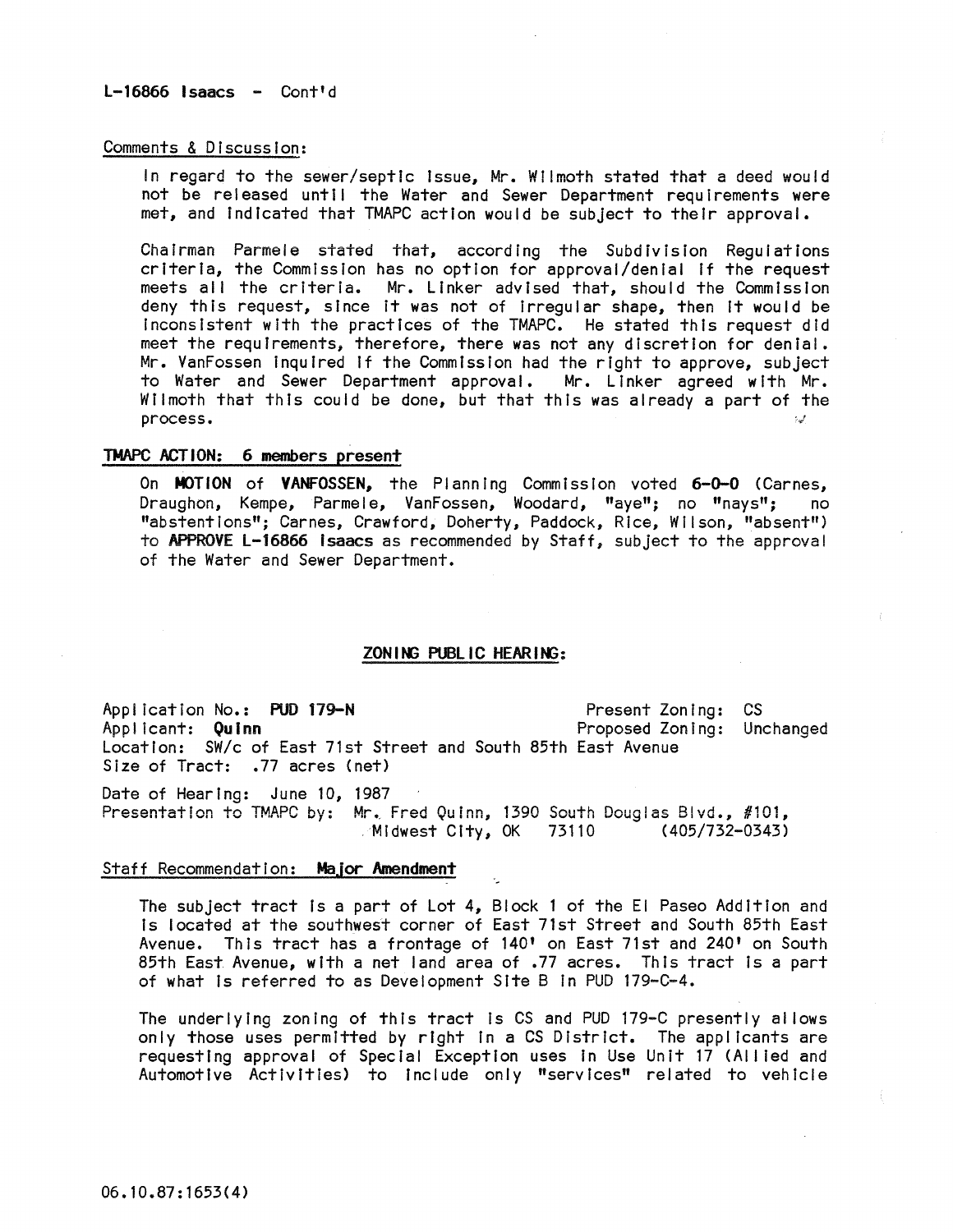repair and service. Staff would be supportive of the requested uses considering that the Outline Development Plan, as proposed, Indicates that the "store front facade" of the building will be oriented to East 71st Street and the vehicle service elevations with large overhead doors wil I be oriented to South 85th. A large automobile accessory and tire store Is planned on this site. Staff Is also supportive of the requested use because the Use Unit 17 uses which would be less compatible with the retail character of the adjoining development have been excluded from the<br>applicant's request. Access to East 71st and South 85th will be via Access to East 71st and South 85th will be via mutual access easements to existing curb cuts on the abutting tracts.

The Staff has reviewed PUD 179-N and finds that it is: (1) consistent with the Comprehensive Plan; (2) In harmony with the existing and expected development of surrounding areas; (3) a unified treatment of the development possibilities of the site; and (4) consistent with the stated purposes and standards of the PUD Chapter of the Zoning Code.

Therefore, Staff recommends APPROVAL of PUD 179-N as fol lows:

1) That the applicant's Outline Development Plan and Text be made a condition of approval, unless modified herein.

| 2) | Development Standards:<br>Land Area (Net):                                                                                               | 33,600 sf<br>$0.77$ acres                                                                                                                                              |  |  |
|----|------------------------------------------------------------------------------------------------------------------------------------------|------------------------------------------------------------------------------------------------------------------------------------------------------------------------|--|--|
|    | Permitted Uses:                                                                                                                          | Those uses permitted in a CS<br>District by right excluding bars,<br>taverns, nightclubs, and dance<br>halls; and only vehicle repair and<br>service from Use Unit 17. |  |  |
|    | Maximum Building Height:                                                                                                                 | 26' or one story                                                                                                                                                       |  |  |
|    | Maximum Building Floor Area:                                                                                                             | 9,400 sf $*$                                                                                                                                                           |  |  |
|    | Minimum Off-Street Parking:                                                                                                              | As required by the Zoning Code                                                                                                                                         |  |  |
|    | Minimum Building Setbacks:<br>from Centerline of E. 71st<br>from Centerline of 85th E. Ave.<br>from West Boundary<br>from South Boundary | 110 <sup>1</sup><br>551<br>None required<br>None required                                                                                                              |  |  |
|    | Minimum Landscaped Open Space:                                                                                                           | $-10\%$ **                                                                                                                                                             |  |  |

- \* The subject tract Is 62% of Development Site B as described In PUD 179-C-4. Site B had a total of 15,162 square feet of floor area al located per PUD 179-C-4; therefore, 5,762 square feet of floor area remains for the balance of Site B.
- \*\* landscaped open space shal I Include Internal and external landscaped open areas, parking lots islands and buffers, but shall exclude pedestrian walkways and parking areas designed solely for circulation. The 10% minimum area is the subject tract's proportionate landscaped area of PUD 179-C-4 Development Site B.

06.10.87:1653(5)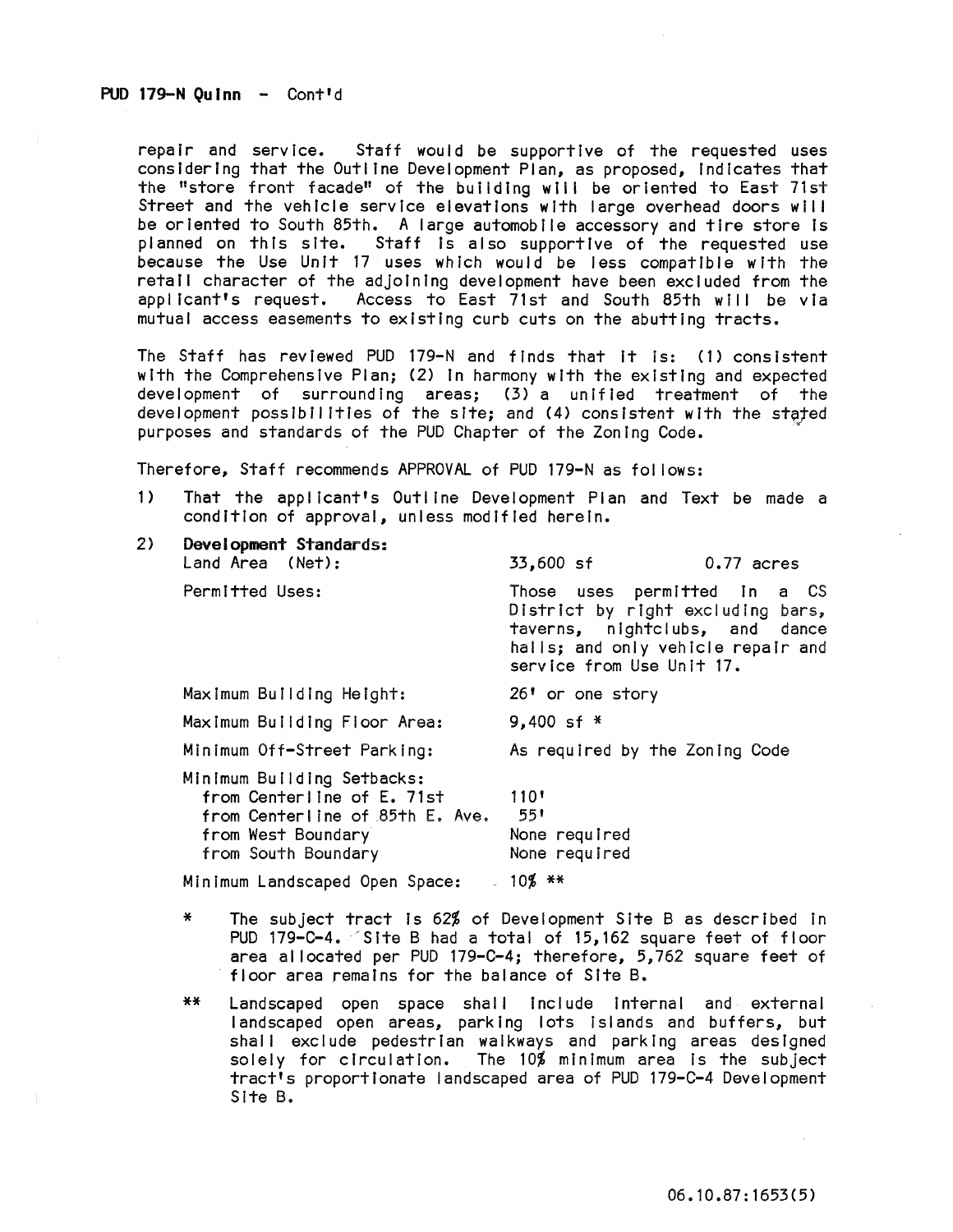# PUD 179-N Ouinn - Cont'd

- 3) That all trash, mechanical and equipment areas shall be screened from publIc view.
- 4) All signs shall be subject to Detail Sign Plan review and approval by the TMAPC prior to installation and in accordance with Section 1130.2(b) of the PUD Chapter of the Zoning Code and as fol lows!
	- Ground Sign: One ground sign on East 71st Street with a maximum display surface area of 140 square feet and a maximum height of 25' as measured from the curb line of the lot upon which It Is located.
	- Wall Signs: Wall signs shall not exceed a display surface area one square foot per each lineal square foot of building wall to which it is attached.

No signs shall be flashing and illumination shall be by constant light.

- 5) That a Detail Landscape Plan shall be submitted to the TMAPC for review and approval and Installed prior to Issuance of an Occupancy Permit. The landscaping materials required under the approved Plan shall be maintained and replaced as needed, as a continued condition of the granting of an Occupancy Permit. Landscape treatment shall Include berms and planting treatment consistent with similar development in this immediate area. Special intensive landscape treatment shall be given along South 85th East Avenue to screen the public view of the vehicle repair and service elevation of this development.
- 6) Subject to review and approval of conditions, as recommended by the Technical Advisory Committee.
- 7) That a Detail Site Plan, including building facade elevations, shall be submitted to and approved by the TMAPC prior to issuance of a Bulidlng Permit.
- 8) That no Building Permit shall be issued until the requirements of Section 260 of the Zoning Code has been satisfied and approved by the TMAPC and filed of record In the County Clerk's office, Incorporating within the Restrlctlve Covenants the PUD conditions of approval, making City beneficiary to said Covenants.

## Comments & Discussion:

Mr. VanFossen confirmed with Staff that the request, as submitted, already permitted CS uses as a matter of right. Chairman Parmele read a letter from adjacent property owner to the east, Mr. William G. Farha, requesting that the overhead doors to the tire center be located facing south or west, rather than eastward as planned. Mr. Farha expressed that landscaping alone would not solve the noise problems from the tire service center.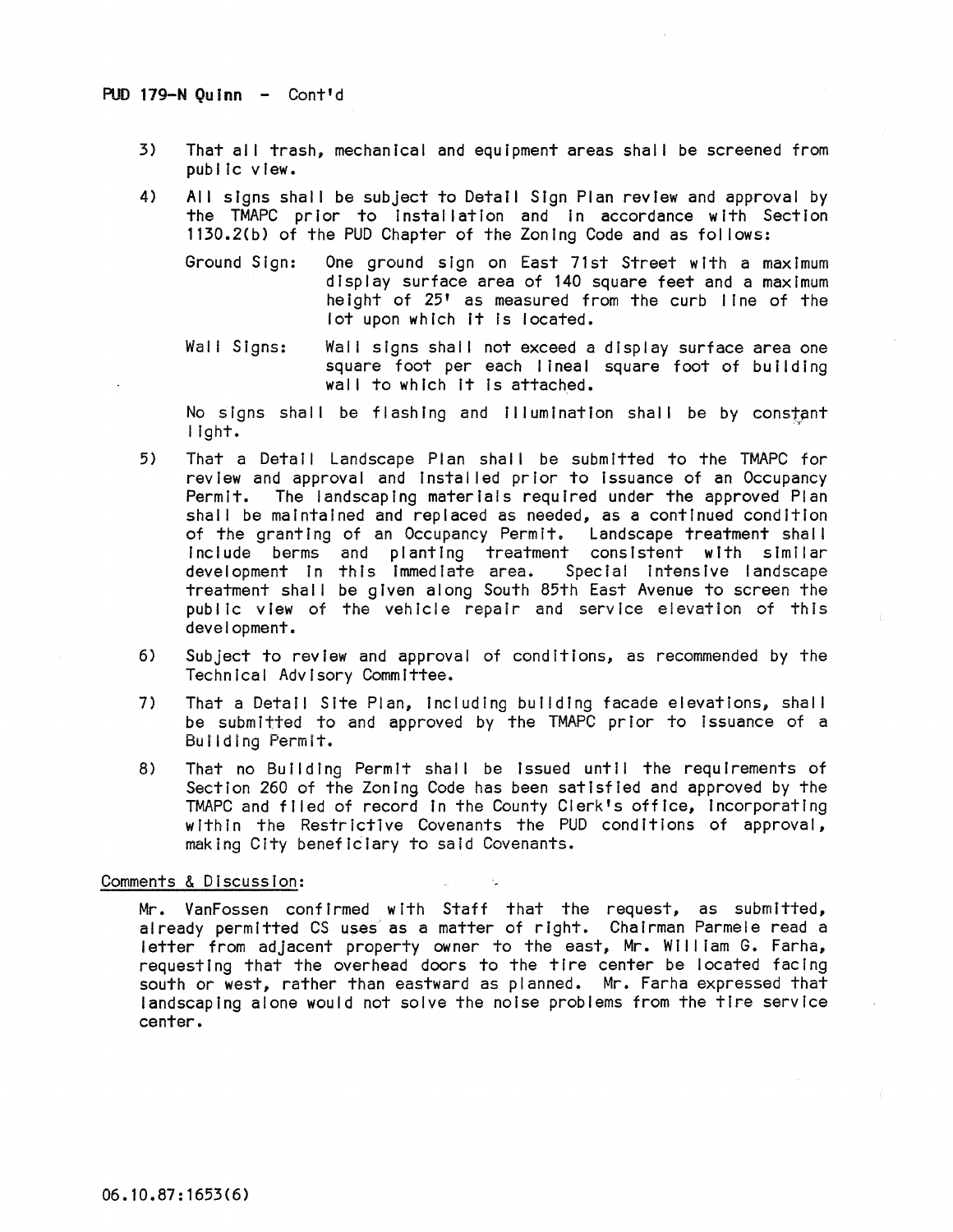Mr. Carnes moved for approval of the request as submitted, subject to Staff's recommendation. Mr. VanFossen stated he felt the request from Mr. Farha to have the overhead doors relocated was legitimate and he suggested an amendment to Mr. Carnes' motion to have these doors face south and west. There was no second to the suggested motion amendment.

## Applicant's Comments:

Chairman Parmele confirmed the applicant's agreement to the listed conditions of the PUD Development Standards. Mr. Quinn stated he was unable to confirm if Firestone could relocate the overheads, as he was not<br>that familiar with their building criteria. He added that the proposed that familiar with their building criteria. layout was the best use of development on this site.

# Additional Comments and Discussion:

Mr. Carnes pointed out that Mr. Farha had installed landscaping on his property (South Trails Shopping Center), however, this landscaping had not been properly maintained. In reply to Mr. Draughon, Staff clarified that this was already platted, and Section 260 of the Code would be met. Mr. Wilmoth commented that while the Technical Advisory Committee based their review on the entire 500' area for the shopping center, this request for the tire center involved only the northeast corner of the tract.

#### TMAPC ACTION: 6 members present

On MOTION of CARNES, the Planning Commission voted 5-1-0 (Carnes, Draughon, Kempe, Parmele, Woodard, "aye"; VanFossen, "nay"; no "abstentions"; Carnes, Crawford, Doherty, Paddock, Rice, Wilson, "absent") to APPROVE the Major Amendment for PUD 179-N Quinn, subject to the conditions as recommended by Staff.

# Legal Description:

A part of Lot 4, block 1 of EL PASEO ADDITION, Tulsa, Oklahoma, described as: Commencing at the northeast corner of said Lot 4 of Block 1 as a POB; thence due south a distance of 240.0'; thence due west a distance of 140.0'; thence north 240.0'; thence east 140.0' to the POB.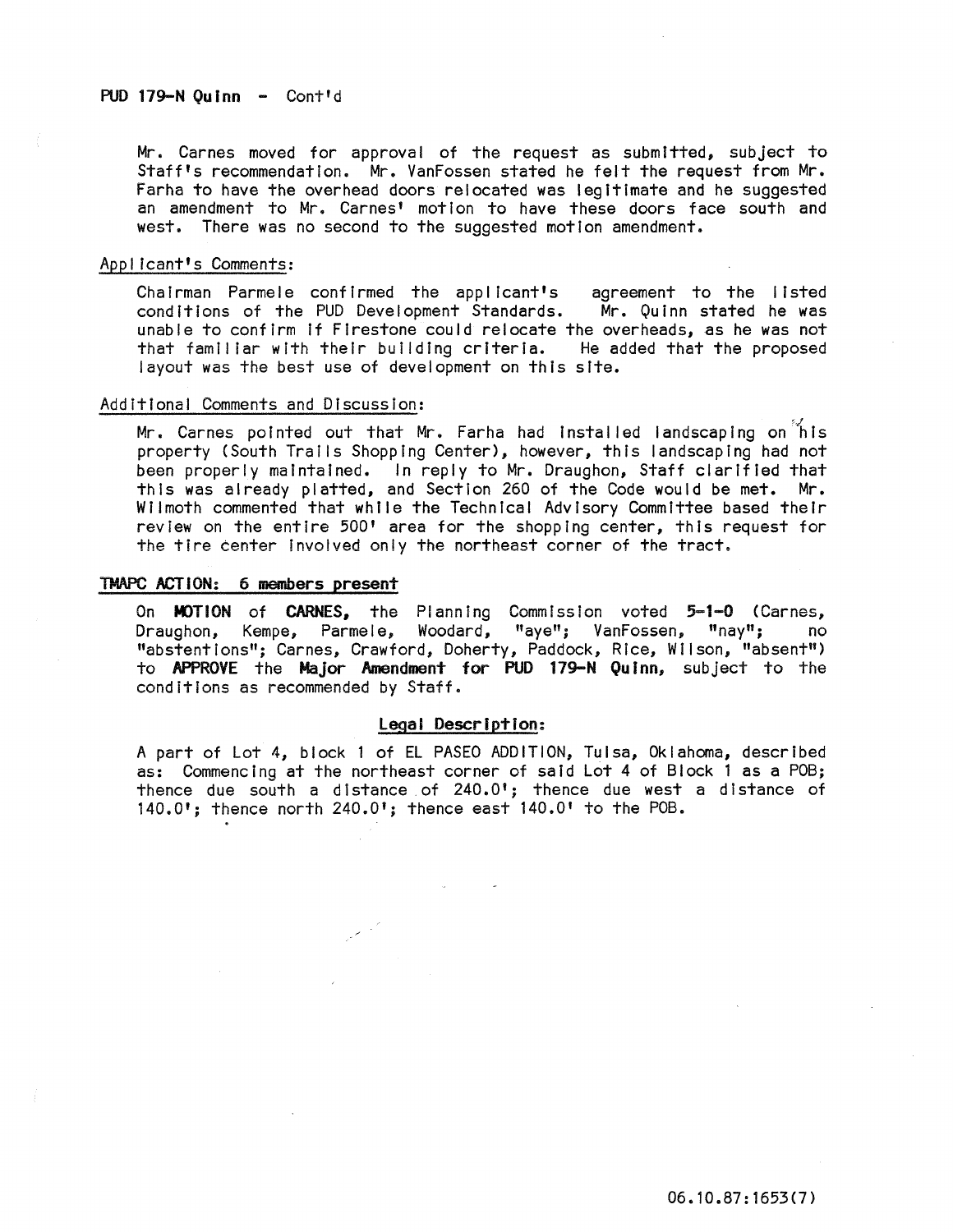\* \* \* \* \* \* \*

Application No.: Z-6160 Applicant: Harvard Pointe Company Location: North of the NE/c of East 91st Street & South Yale Avenue Size of Tract: 32.7 acres, approximate Present Zoning: AG Proposed Zoning: RS-3

Date of Hearing: June 10, 1987 Presentation to TMAPC by: Harvard Pointe Co., 2217 East Skelly Dr (749-1636)

# Relationship to the Comprehensive Plan:

The District 18 Plan, a part of the Comprehensive Plan for the Tulsa Metropolitan Area, designates the subject property Low Intensity - No Specific Land Use and Development Sensitive.

According to the "Matrix Illustrating District Plan Map Categories Relationship to Zoning Districts," the requested RS-3 District is, in accordance with the Plan Map.

## Staff Recommendation:

Site Analysis: The subject tract is 32.7 acres in size and is located north of the northeast corner of East 91st Street and South Yale Avenue. It is wooded, steeply sloping, vacant and is zoned AG.

Surrounding Area Analysis: The tract is abutted on the north by both Holland Hall School and vacant property zoned AG and RS-3; on the east by vacant property zoned AG; on the south by vacant property zoned AG; and on the west across South Yale, by scattered single-family dwel lings zoned AG.

Zoning and BOA Historical Summary: Similar RS-3 zoning has been approved both abutting the subject tract and in the immediate area.

Conclusion: Staff finds the requested RS-3 zoning to be consistent with both the Comprehensive Pian and existing zoning patterns. Staff would note that the topography of the subject tract may make development of the site difficult.

Therefore, Staff recommends APPROVAl of RS-3 zoning on the subject tract for Z-6160 as requested.

## TMAPC ACTION: 6 members present

On MOTION of CARNES, the Planning Commission voted 6-0-0 (Carnes, Draughon, Kempe, Parmele, VanFossen, Woodard, "aye"; no "nays"; no "abstentions"; Carnes, Crawford, Doherty, Paddock, Rice, Wilson, "absent") to APPROVE Z-6160 Harvard Pointe Co. for R5-3, as recommended by Staff.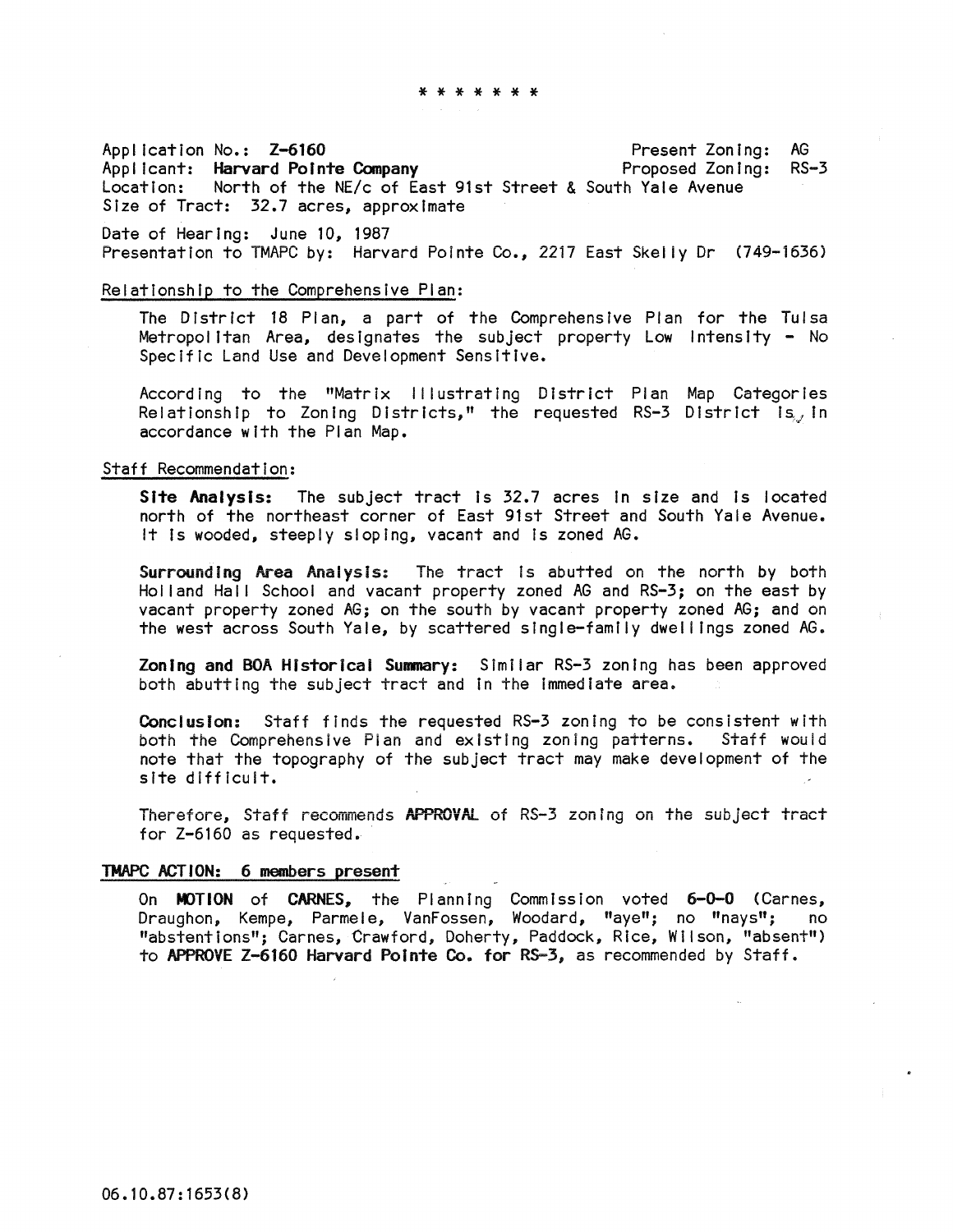# Legal Description:

W/2, NW/4, NE/4, SW/4 (5 acres); NW/4, SW/4, NE/4, SW/4 (2.5 acres); NE/4, NW/4, SW/4 (10 acres); N/2, SE/4, NW/4, SW/4 (5 acres); N/2, SW/4, NW/4, SW/4 (5 acres); and the S/2, NW/4, NW/4, SW/4 (5 acres); Section 15, T-18-N, R-13-E of the IBM, Tulsa County, Oklahoma; AND a wedge shaped tract lying west and contiguous to the north five acre tract between the west I ine of Section 15, and more particularly described as follows: Beginning 330' south and 108.4' west of the northeast corner of SE/4 of Section 16, T-18-N, R-13-E, thence east 108.4' to the Section line; thence south 140.0' to a point on the Section I ine between Section 15 and 16 and the point at which Yale Avenue right-of-way Intersects said Section; thence northwest along the highway or Yale Avenue to POB, all in Tulsa County, Oklahoma, containing in all 32.7 acres, more or less.

#### \* \* \* \* \* \* \*

Application No.: Z-6161 Applicant: Young (Walker) Location: North of the NE/c of West 41st Street & South Union, being 3920 and 4015 South Union Size of Tract: 2.28 acres, approximate Present Zoning: RS-3 Proposed Zoning: CS

Date of Hearing: June 10, 1987 Presentation to TMAPC by: Mr. Terry Young, PO Box 3351, Tulsa (583-4611)

# Relationship to the Comprehensive Plan:

The District 9 Plan, a part of the Comprehensive Plan for the Tulsa Metropolitan area, designates the subject property Low Intensity -<br>Residential.

According to the "Matrix Illustrating District Plan Map Categories Relationship to Zoning DIstricts," the requested CS District Is not In accordance with the Plan Map.

## Staff Recommendation:

Site Analysis: The subject tract is 2.28 acres in size and is located north of the northeast corner of West 41st Street South and South Union Avenue. It Is partially wooded, gently sloping, contains a single-family dwel ling and Is zoned RS-3.

Surrounding Area Analysis: The tract is abutted on the north by single-family dwellings zoned RS-3; on the east by U.S. Highway 75 zoned RS-3; on the south by both single-family dwellings and a convenience store zoned RS-3 and CS; and on the west across South Union by a church and parking lot zoned RS-3.

Zoning and BOA Historical Summary: The commercial zoning on the northeast and southeast corners of West 41st Street South and South Union Avenue was establ lshed by study map In 1956.

 $\mathcal{G}(\mathcal{J})$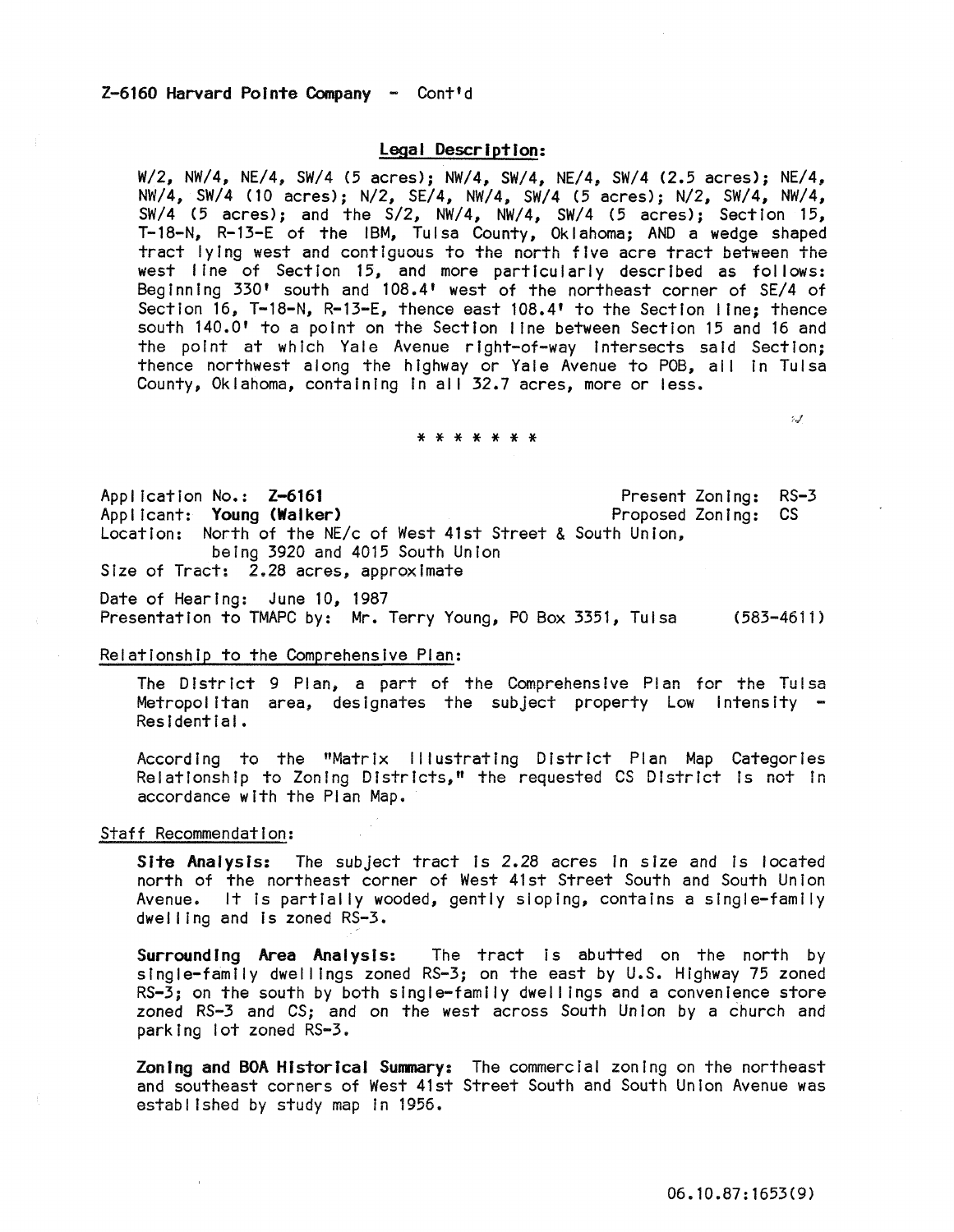# $Z-6161$  Young (Walker) - Cont<sup>1</sup>d

COnclusion: The Intersection has developed In a non-commercial fashion except for that area zoned by study map In 1956. It Is also significant that the previously granted commercial zoning In this area would not be supportable by the existing physical facts, nor according to the Development Guidelines. Based on the Comprehensive Plan and existing development, Staff cannot support any Increased commercial zoning for the area. This application, If approved, would be a strong precedent for strip commercial zoning of abutting and similarly located parcels.

Therefore, Staff recommends **DENiAl** of CS zoning.

## Applicant's Comments:

Mr. Terry Young, representing the Walkers and Willis' who own the subject tracts, pointed out that these tracts were less than 450 feet from the centerline of 41st Street. Mr. Young reviewed other CS zoning on the east side of the expressway and asked the Commission to focus on the Intersections around the expressway. He stated the triangular shape created by the expressway was a unique physical feature that should be considered, and the Intersection at this location was established as non residential. He added the entire area around the expressway was in transltloo, and If approved, there would be less than 3-1/2 acres of CS.

Mr. and Mrs. Ed Walker (4015 South Union) advised that their speclf Ic purpose for this request was to establish a walk-up type food facility to serve the needs of high school students at Webster during the lunch hour. Mr. Walker advised he has been a resident In this area for several years and has discussed with the teachers at Webster and those In the neighborhood the problems of getting the students served in a 30 minute time frame with the so few eating establishments In the area. Mr. Walker submitted a petition with 43 signatures in support of his request for commercial zoning. He reiterated that his family had kept this property through three generations and he Intended to keep this site In the famliy, rather than accept offers for seiling to establ Ish a shopping center.

## Interested Parties: Address:

| Mr. L.F. Lamons | 1539 West 41st      | 74107 |
|-----------------|---------------------|-------|
| Mr. Gerald Snow | 820 North Lynn Lane | 74055 |
| Mr. David Breed | 1740 West 41st      | 74107 |
| Mr. Hugh McKee  | -3933 South Union   | 74107 |

Mr. Loren Lamons, who also owns property at 1623 West 41st, commented that he had also been approached in the past to sell his properties for commercial. As a police officer, he stated that he was familiar with the problem of getting emergency vehicles through this area, as 41st Street was the only access to this part of Tulsa from the expressway. He stated support for the request, as he was also Interested In possibly applying for commercial on his tracts.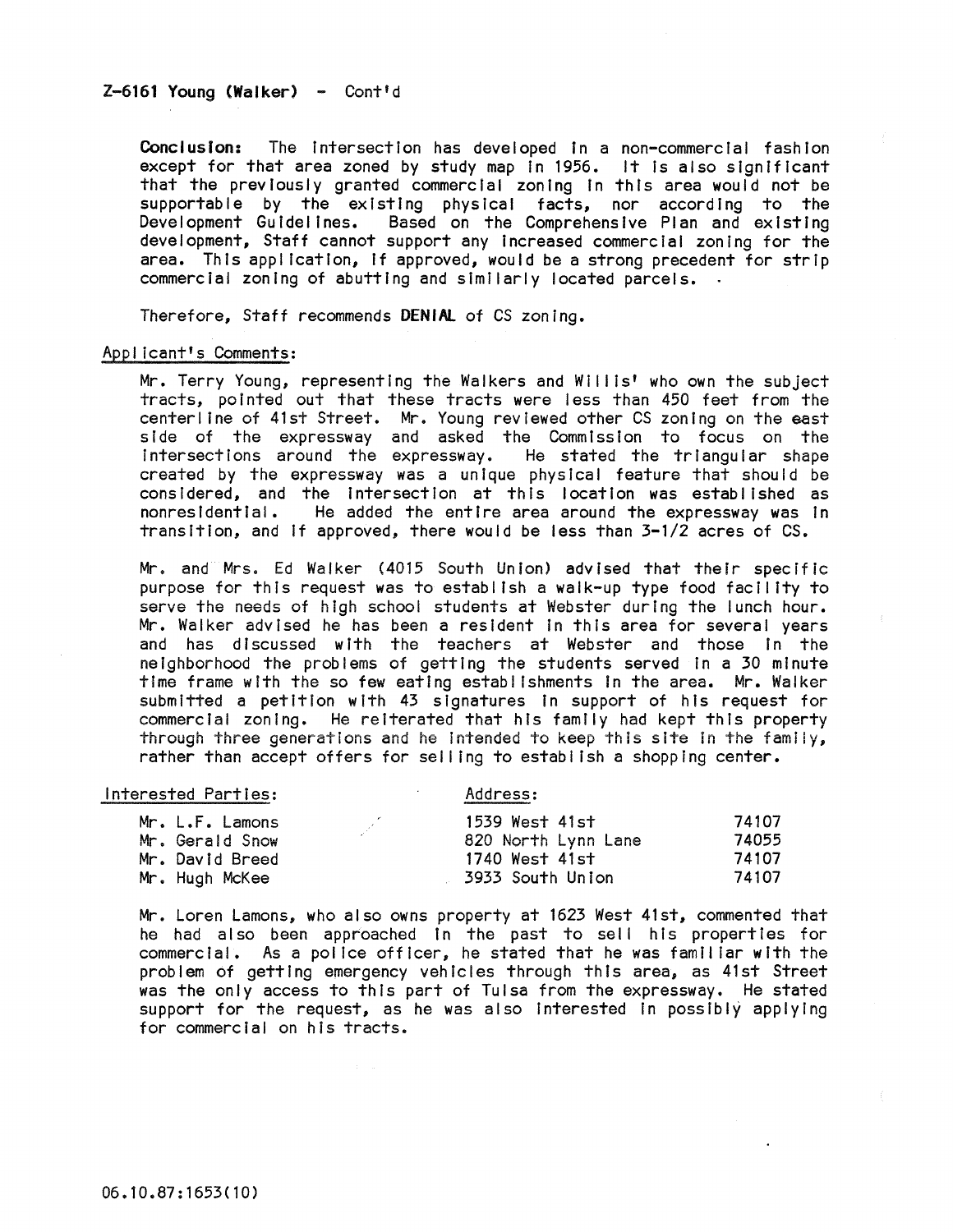# $Z-6161$  Young (Walker) - Cont'd

Mr. Gerald Snow, a former resident In west Tulsa and a current developer of five shopping centers In the area, stated he had previously approached Mr. Walker to purchase his property to build a motel and restaurant. He concurred this would be an excel lent location for the applicant's Intended use.

Mr. David Breed, representing Western Neighbors, agreed with statements made by others supporting the zoning request. Mr. Breed stated he felt the application possessed three compelling reasons for support of the intended use: (1) the nature of the area itself with the existing (1) the nature of the area itself with the existing commercial and public uses; (2) the people Involved who were working toward economic and social stability at a neighborhood level; and (3) the use Itself as to the sensitivity to the needs of the Webster students.

Mr. Hugh McKee submitted a petition stating no objection with the Intenyed use so long as it was limited to the Walker tract, thereby eliminating commercial on the northernmost lot (Willis tract) included in the area being requested for CS zoning.

## Applicant's Rebuttal:

Mr. Young stated they could amend their application to bring the CS zoning down 25' from the northern boundary in order to provide a buffer.

Mr. Carnes stated that this appeared to a case where a PUD would be very acceptable, as the neighbors were generally in favor of the lunchroom type business. Mr. Young reltered he felt the facts supported this as a transition area, and might someday be commercial, without the need for a PUD. He pointed out that, as the applicant's house occupies a good part of the tract, and that PUD parking and setback requirements would severally limit them If a separate small building and parking area were constructed.

## Review Session:

Mr. Draughon stated he would be In favor of this application with the amendment of the 25' buffer on the north. Mr. VanFossen commented he would be opposed to the CS zoning as he felt It had been Inferred that the use would be restricted to the appl icant's stated Intention, whereas any commercial use allowed under CS zoning could be permitted. He suggested this be continued.

After additional discussIon as to the use, Chairman Parmele stated the TMAPC should keep In mind the request for commercial and all the uses that go along with CS zoning, and based on what has been presented, he felt<br>this would support commercial development. He inquired as to Staff's this would support commercial development. comment that this would not meet the Development Guldel ines. Mr. Gardner stated that Staff was not saying this did not meet the Development Guidelines, but they were saying that, for the most part, this area developed residentially. He commented that if this area were vacant, then there probably would have been a node designation on this Intersection. However, because of the fact that there are houses, the Guidelines state that the existing condItions should be considered.